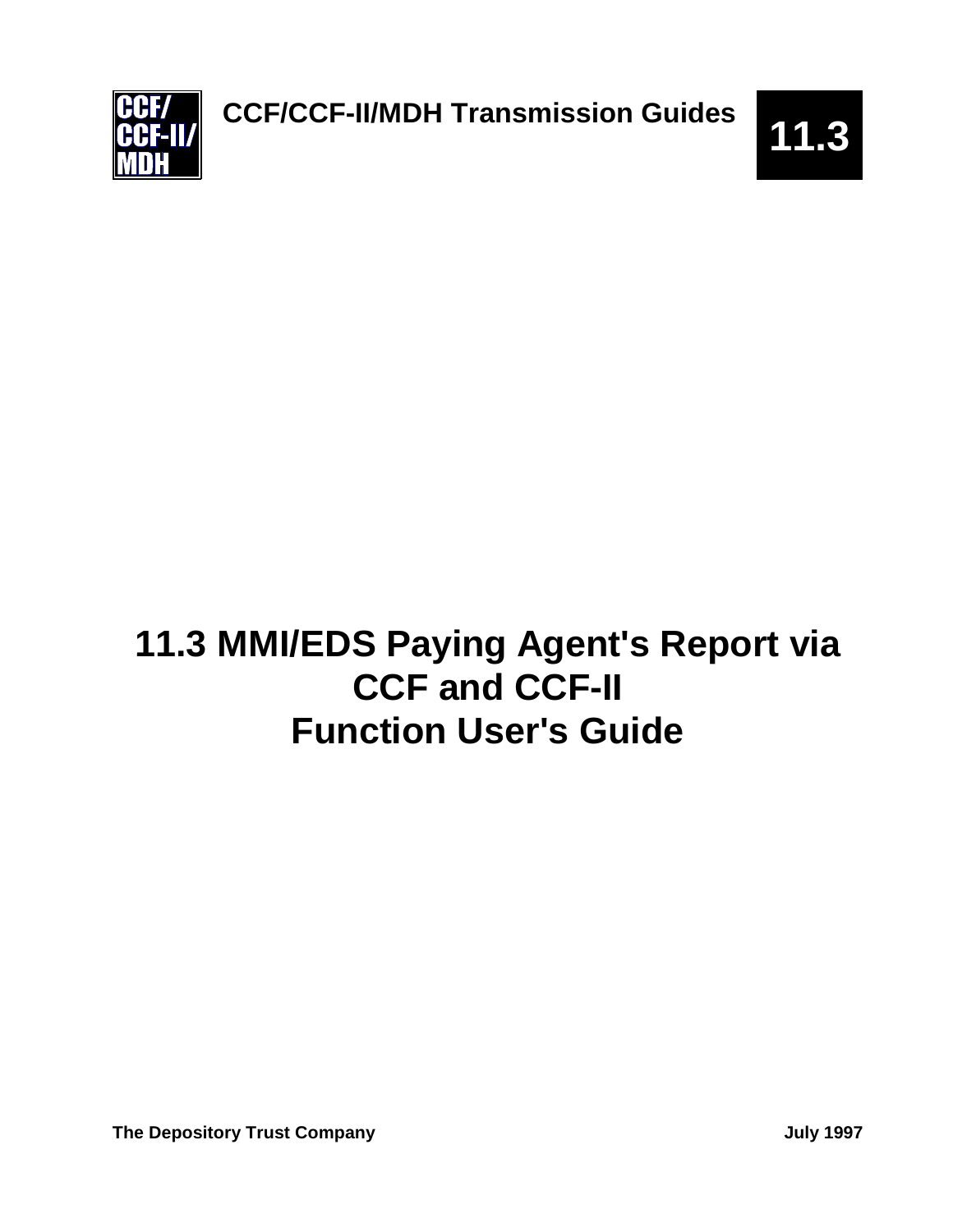



Copyright © 1997 by The Depository Trust Company (?DTC"). All rights reserved. This work is proprietary and is intended for the exclusive use of DTC's Participants and other users of DTC's services. No part of this work may be reproduced or distributed (including by transmission) in any form or by any means, or stored in any information storage and retrieval system, without DTC's prior written permission.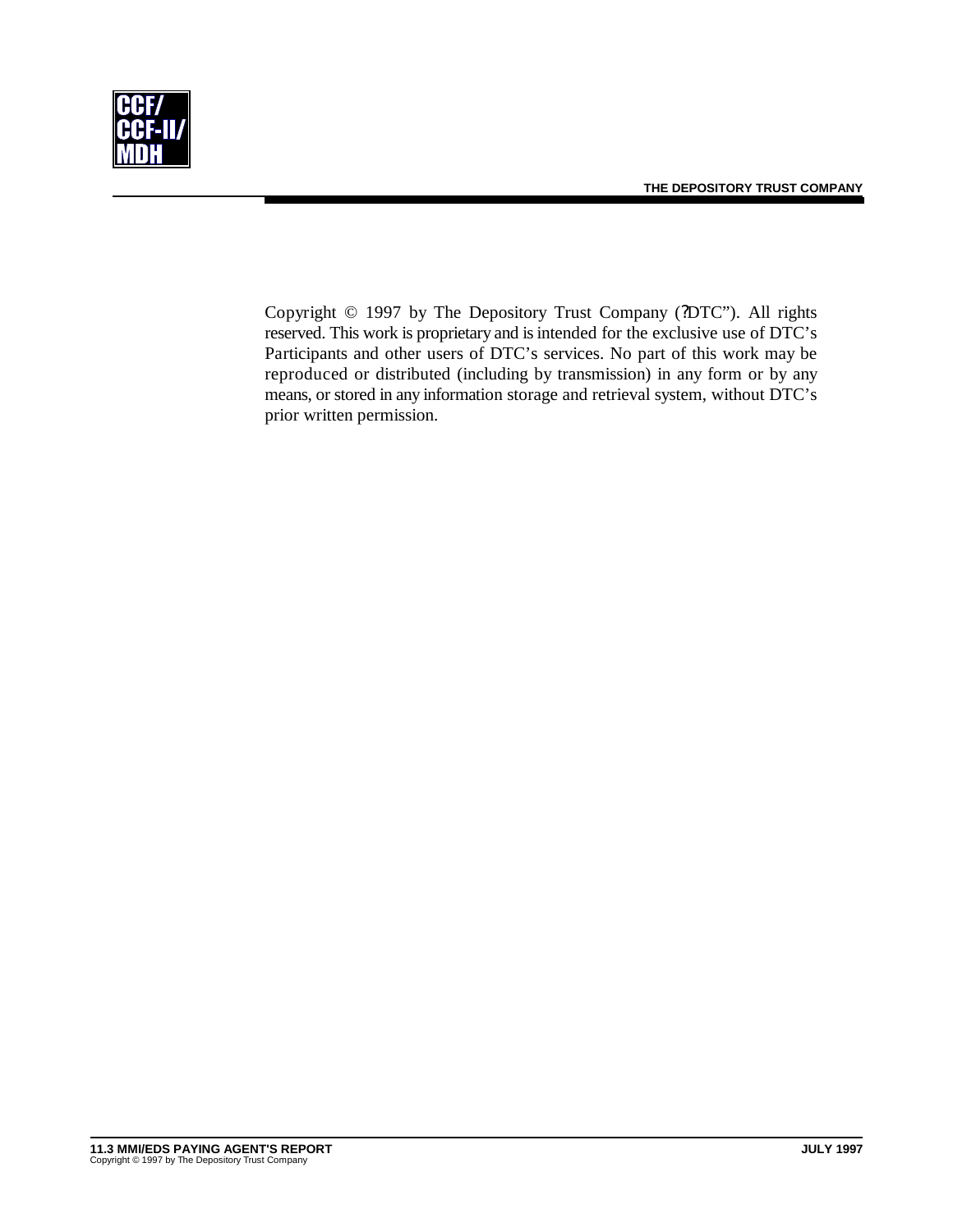

# **11.3 MMI/EDS Paying Agents Report via CCF and CCF-II: Function User's Guide**

**Table of Contents**

| <b>Section</b> | <b>Title</b> |  |  |  |  |  |
|----------------|--------------|--|--|--|--|--|
| 1.             |              |  |  |  |  |  |
| 2.             |              |  |  |  |  |  |
| 2.1            |              |  |  |  |  |  |
| 3.             |              |  |  |  |  |  |
| 3.1            |              |  |  |  |  |  |
| 3.2            |              |  |  |  |  |  |
| 3.3            |              |  |  |  |  |  |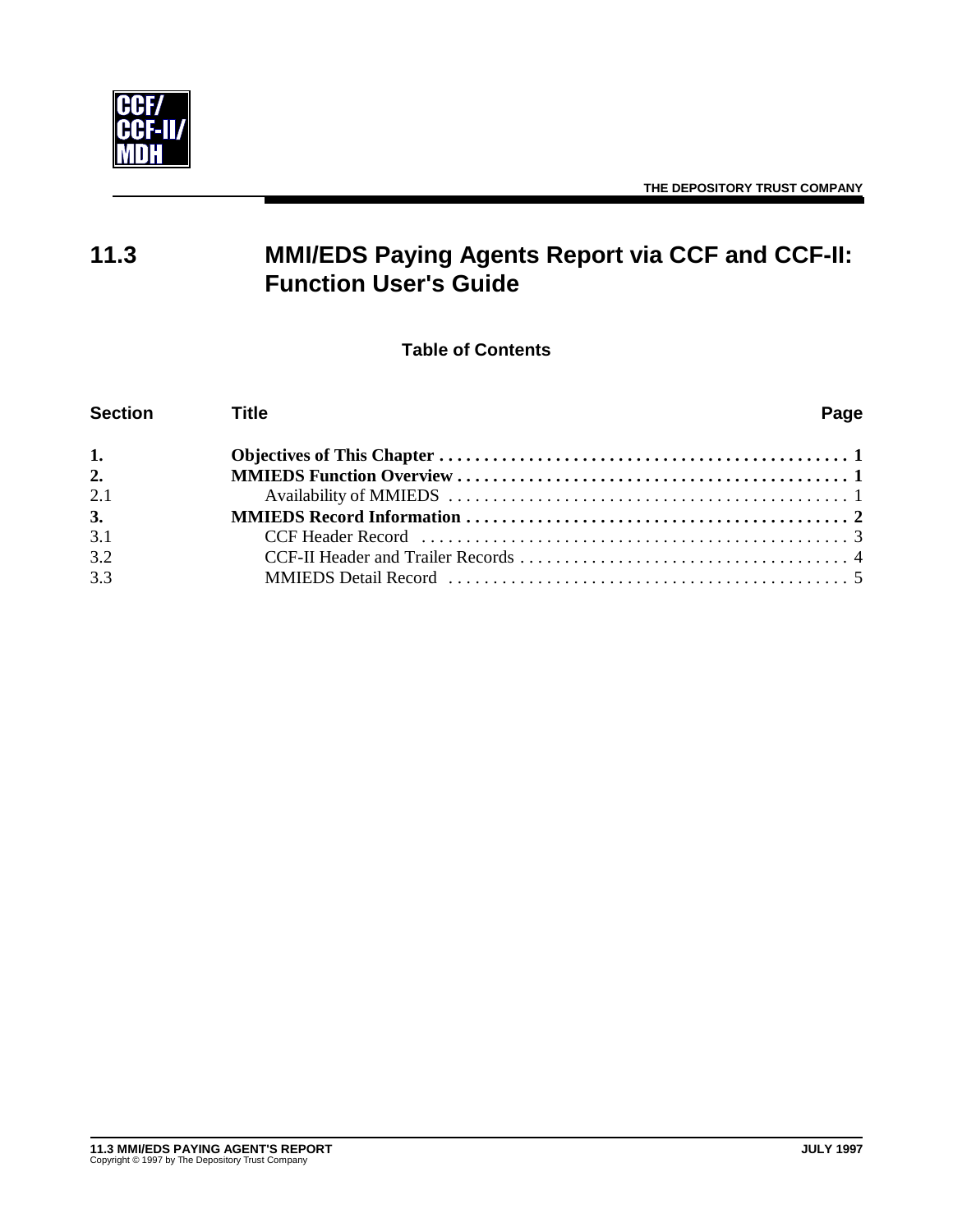

## **1. Objectives of This Chapter**

The objectives of this chapter are to:

- Give an overview of the MMI/EDS Paying Agent Report via CCF and CCF-II function
- Illustrate the required formats for corresponding records

#### **2. MMIEDS Function Overview**

Reports of MMI Elective Dividend System foreign currency instructions are available to DTC participants by means of the MMIEDS function. This function transmits the reports to the participant via CCF/CCF-II.

The MMIEDS function can also transmit DTC's MMI Elective Dividend System foreign currency instructions to Paying Agents that are DTC participants. MMIEDS transmits such instructions in machine-readable format via CCF/CCF-II.

If payment in a foreign currency is mandatory, instructions for such payment is passed in the file to the Paying Agent three business days before actual payment date.

If payment in a foreign currency is optional, instructions for such payment will be passed in the file to the Paying Agent in the aggregate at the end of the election period (on the instruction cut-off date).

#### **2.1 Availability of MMIEDS**

The MMIEDS function is normally available from approximately 9:00 am to 6:00 pm. Eastern Time.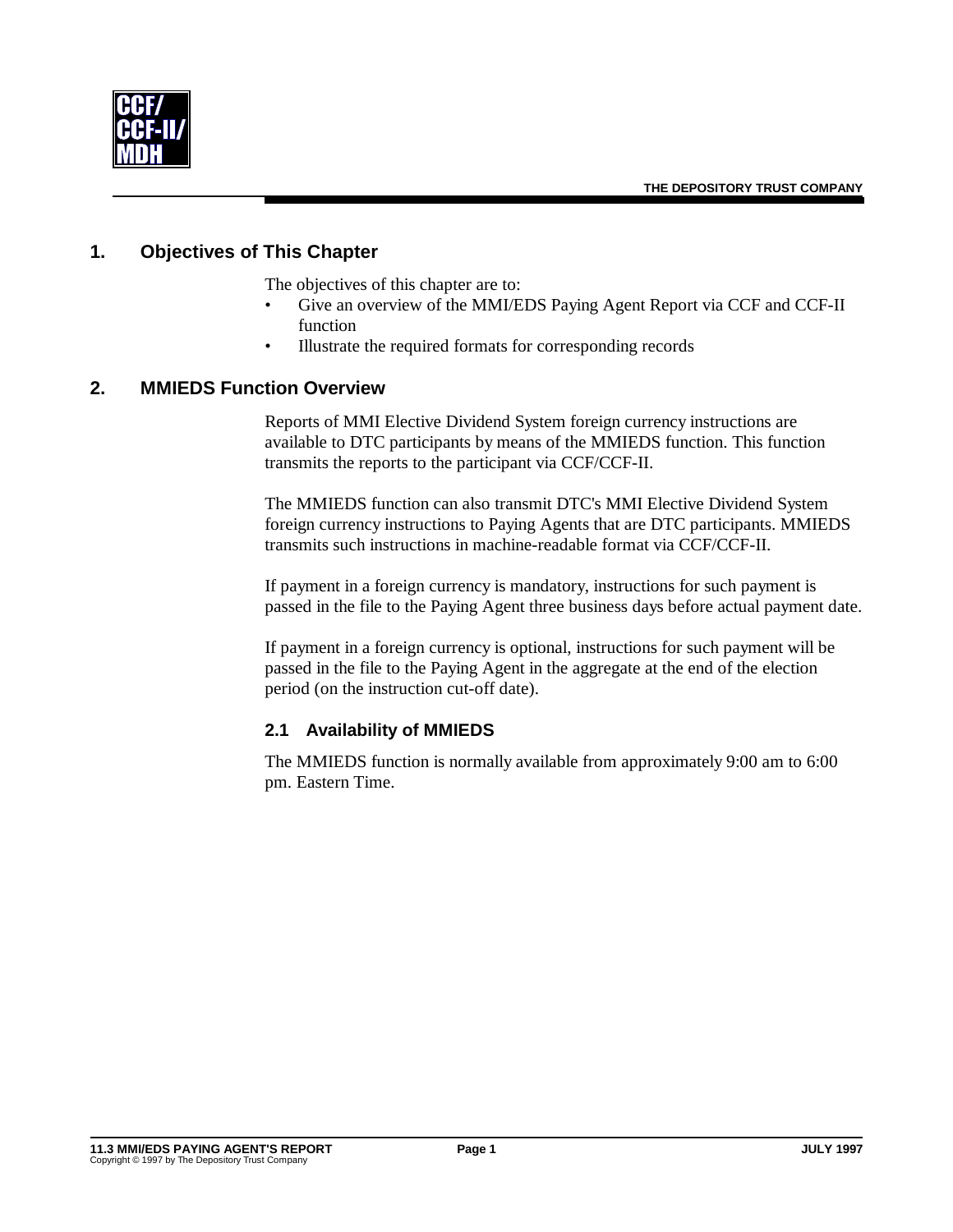

# **3. MMIEDS Record Information**

The MMIEDS file is available via CCF and CCF-II. Users requesting MMIEDS via CCF normally receive a file consisting of a CCF Header record followed by the MMIEDS detail records.

Users requesting MMIEDS via CCF-II receive a file consisting of CCF-II Header and Trailer records separated by the MMIEDS detail records.

The CCF Header record, CCF-II Header and Trailer records, and the MMIEDS record are described on the following pages.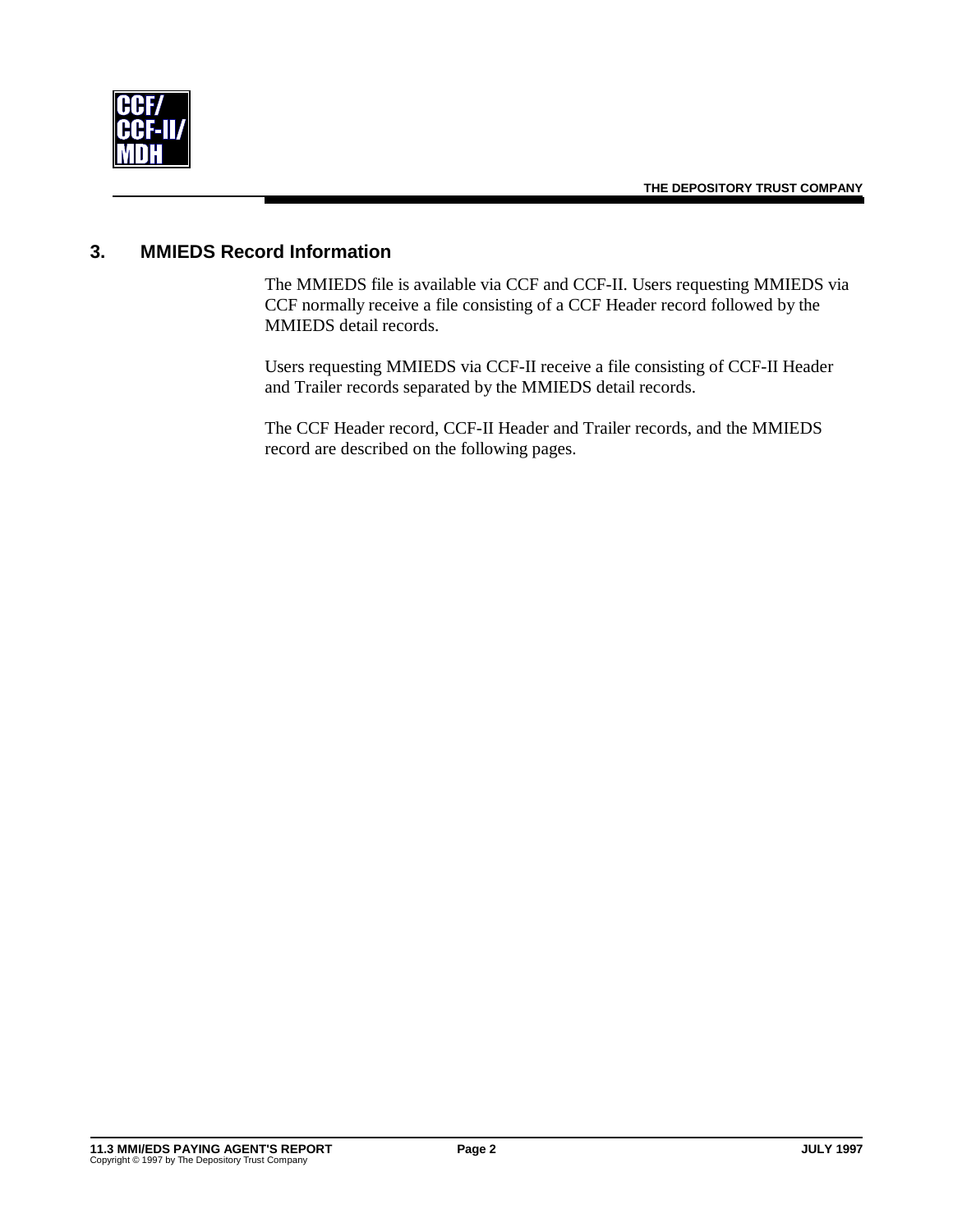

#### **3.1 CCF Header Record**

When HEADER=YES is specified as a CCFDTFDB parameter, the first record on the function file is the header record. The header record contains information regarding the creation of the file. The CCF Header Record format is shown below.

**Note:** NDM users executing NDMDTF01 and RJE 3770 users executing RJESDTF2 receive the CCF Header record on the previous page.

| <b>CCF Header Record</b> |        |               |                        |                          |                                |
|--------------------------|--------|---------------|------------------------|--------------------------|--------------------------------|
| <b>Position</b>          | Length | Format        | <b>Field Name</b>      | <b>Field Description</b> |                                |
| 1                        | 6      | Character     | Data Type<br>Requested | <b>MMIEDS</b>            |                                |
| 7                        | 6      | Character     | Data Type<br>Created   | <b>MMIEDS</b>            |                                |
| 13                       | 8      | Character     | <b>Creation Date</b>   | mm/dd/yy                 | date of data                   |
| 21                       | 8      | Character     | Load Date              | mm/dd/yy<br>date         | DTC data load                  |
| 29                       | 8      | Character     | Load Time              | hh:mm:ss<br>time         | DTC data load                  |
| 37                       | 2      | Binary        | Record Size            | Size of data record      |                                |
| 39                       | 4      | <b>Binary</b> | <b>Block Count</b>     | <b>CCFDTFDB</b>          | Number of data blocks input to |
| 43                       | 4      | Binary        | Record Count           | Number of data records   |                                |
| 47                       | ???    | Character     | Filler                 |                          | DTC use only; do not use       |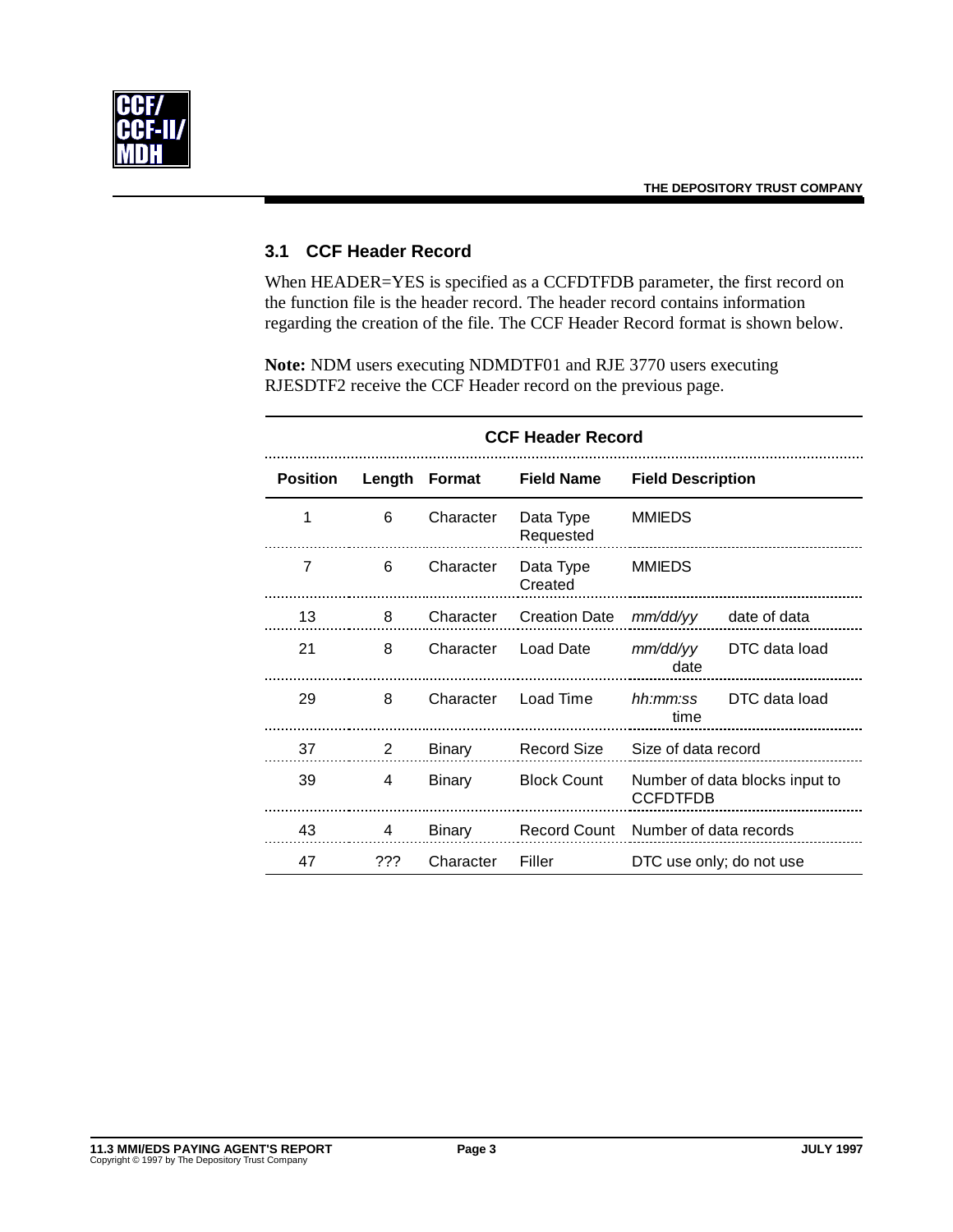

# **3.2 CCF-II Header and Trailer Records**

The format of each CCF-II Header and Trailer record is as described below. Please note that the Header and Trailer records are identical except for the first and last field of each record.

| <b>Position</b> | Length         | <b>Format</b>  | <b>Field Name</b>         | <b>Field Description</b>                                                          |  |
|-----------------|----------------|----------------|---------------------------|-----------------------------------------------------------------------------------|--|
| 1               | 3              | Character      | Record Type               | HDR or TLR                                                                        |  |
| 4               | 4              | Character      | <b>SIGNON ID</b>          | <b>SIGNON ID</b>                                                                  |  |
| 8               | 6              | Character      | Data Type<br>Requested    | Data type requested                                                               |  |
| 14              | 6              | Character      | Data Type<br>Created      | Data type created                                                                 |  |
| 20              | 8              | Character      | <b>Creation Date</b>      | mm/dd/yy<br>data creation date                                                    |  |
| 28              | 8              | Character      | <b>Load Date</b>          | data load date<br>mm/dd/yy                                                        |  |
| 36              | 8              | Character      | Load Time                 | data load time<br>hh:mm:ss                                                        |  |
| 44              | 4              | Numeric        |                           | Record Length Record length of data requested                                     |  |
| 48              | 8              | Numeric        | <b>Record Count</b>       | Number of data records in file                                                    |  |
| 56              | $\overline{4}$ | <b>Numeric</b> | Segments Per<br>Data Type | Number of 80-byte records per<br>data type requested                              |  |
| 60              | 15             | Character      | Filler                    | DTC use only; do not use                                                          |  |
| 75              | 6              | Numeric        | Sequence<br>Number        | Numbering sequence, used as a<br>data integrity check<br>HDR 000000<br>TLR 999999 |  |

### **CCF-II Header and Trailer Record (DTC Transmits to User) (Part 1 of 1)**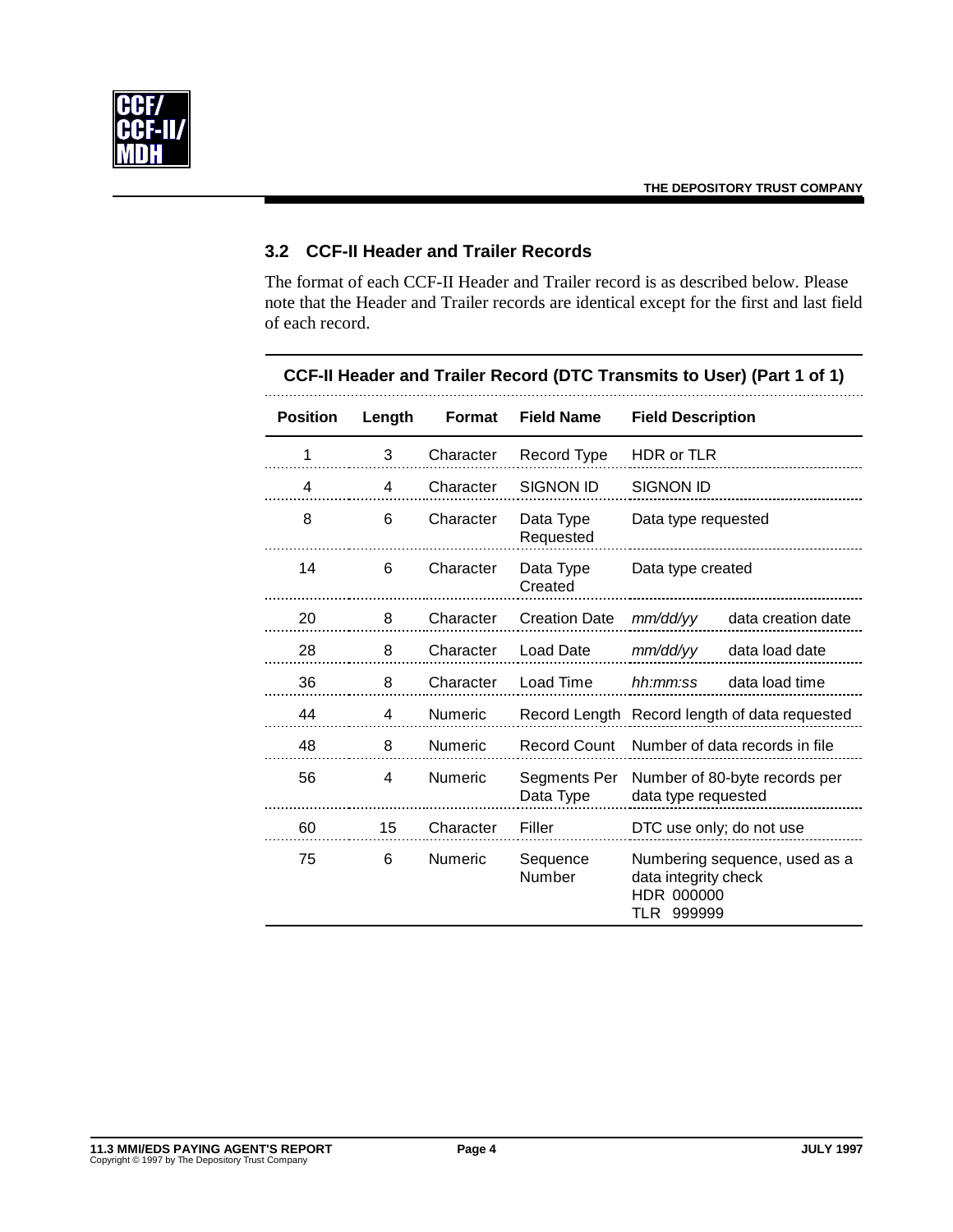

# **3.3 MMIEDS Detail Record**

| Format of the MMIEDS Detail Record (Part 1 of 3) |                                            |               |                                 |                                                                                                  |  |  |  |
|--------------------------------------------------|--------------------------------------------|---------------|---------------------------------|--------------------------------------------------------------------------------------------------|--|--|--|
| <b>Position</b>                                  | Length                                     | <b>Format</b> | <b>Field Name</b>               | <b>Field Description</b>                                                                         |  |  |  |
|                                                  | Positions 1 through 26: Transaction Header |               |                                 |                                                                                                  |  |  |  |
| 1                                                | 1                                          | Character     | Feedback<br>Indicator           | to indicate an<br>* (asterisk)<br>output message in the new<br>format                            |  |  |  |
| $\overline{2}$                                   | 1                                          | Character     | Test/Production P<br>Indicator  | to indicate a production<br>system message                                                       |  |  |  |
| 3                                                | 6                                          | Character     | Record Type                     | <b>MMIEDS</b>                                                                                    |  |  |  |
| 9                                                | $\overline{2}$                             | Character     | <b>Record Suffix</b>            | 01                                                                                               |  |  |  |
| 11                                               | $\overline{2}$                             | Character     | Version<br>number               | 01                                                                                               |  |  |  |
| 13                                               | 6                                          | Character     | User reference Spaces<br>number |                                                                                                  |  |  |  |
| 19                                               | 8                                          | Character     | Addresses ID                    | 8-digit ID of the participant for<br>whom this transaction was<br>created                        |  |  |  |
| 27                                               | 8                                          | Character     | <b>SIGNON ID</b>                | EDS agent                                                                                        |  |  |  |
| 35                                               | 9                                          | Character     | <b>CUSIP</b>                    | A unique identifier assigned to<br>the eligible security                                         |  |  |  |
| 44                                               | 1                                          | Character     | Department                      | <b>EDS</b> dividend<br>D                                                                         |  |  |  |
| 45                                               | 1                                          | Character     | <b>Issue Type</b>               | RDP issue type describing the<br>security                                                        |  |  |  |
| 46                                               | $\overline{2}$                             | Character     | <b>Function Code</b>            | Announcement type, for<br>example, interest or principal                                         |  |  |  |
| 48                                               | 8                                          | Character     | <b>EDS Record</b><br>Date       | date when account<br>ccyymmdd<br>holder can begin to make<br>instructions on dividend<br>payment |  |  |  |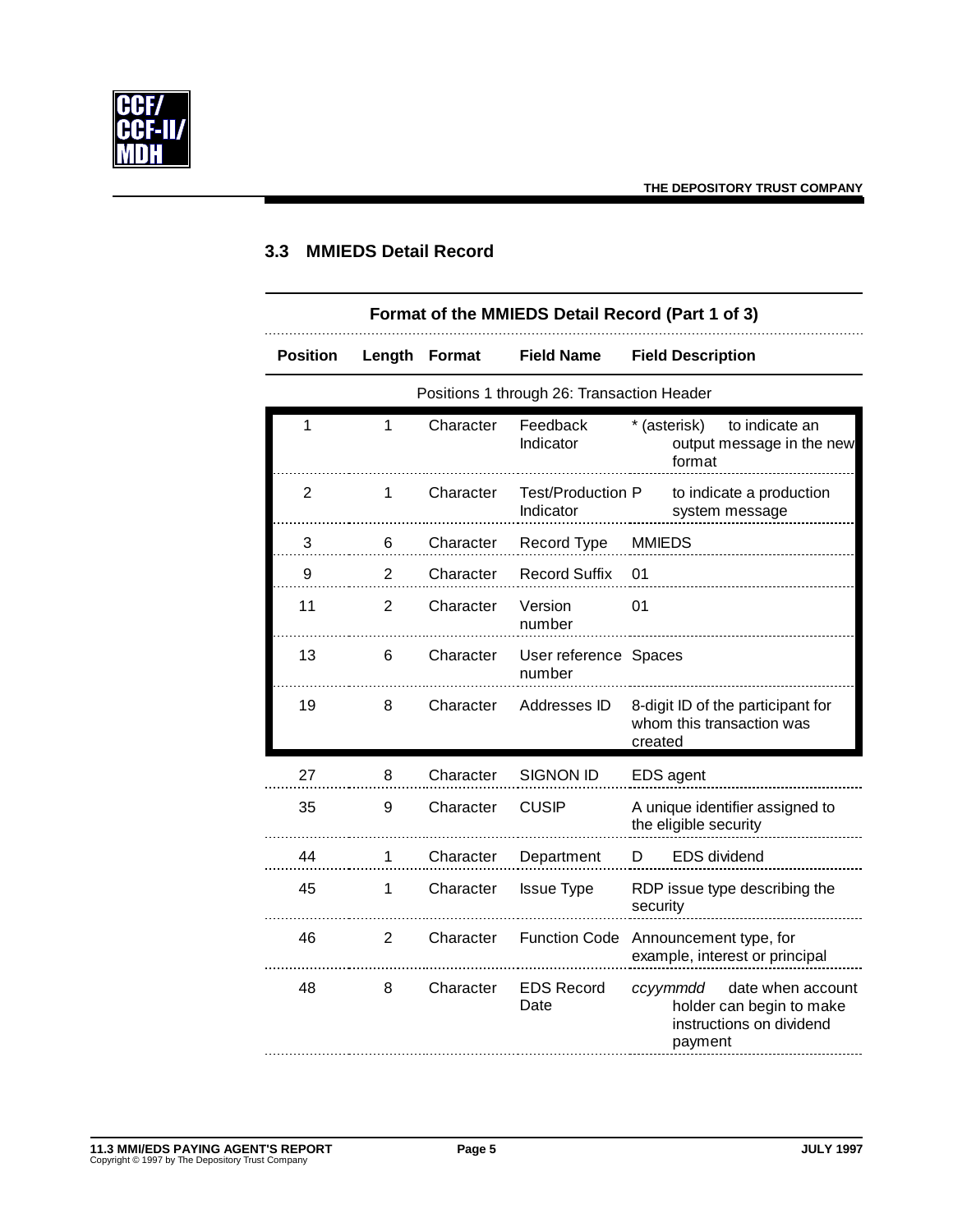

| Format of the MMIEDS Detail Record (Part 2 of 3) |        |               |                                             |                                                                                                                                                                             |  |
|--------------------------------------------------|--------|---------------|---------------------------------------------|-----------------------------------------------------------------------------------------------------------------------------------------------------------------------------|--|
| <b>Position</b>                                  | Length | <b>Format</b> | <b>Field Name</b>                           | <b>Field Description</b>                                                                                                                                                    |  |
| 56                                               | 8      | Character     | <b>EDS Pay Date</b>                         | date when dividend<br>ccyymmdd<br>is paid                                                                                                                                   |  |
| 64                                               | 3      | Character     | Number                                      | EDS Sequence Unique sequence ID of announ-<br>cement record (to identify the<br>record, plus CUSIP, department,<br>issue type, function code, record<br>date, and pay date) |  |
| 67                                               | 48     | Character     | <b>EDS CUSIP</b><br>Description             | (Free-form entry) eligible CUSIP<br>description                                                                                                                             |  |
| 115                                              | 24     | Character     | Name                                        | EDS Participant (Free-form entry) Participant's<br>name                                                                                                                     |  |
| 139                                              | 15     | Character     | <b>EDS Shares</b>                           | Number of exercised shares for<br>EDS in a foreign currency<br>(excluding those in US dollars)                                                                              |  |
| 154                                              | 10     | Character     | <b>Phone Number</b>                         | EDS Preparer's aaabbbcccc (aaa = area code,<br>$bbb = exchange, cccc =$<br>extension                                                                                        |  |
| 164                                              | 30     | Character     | Name                                        | EDS Preparer's (Free-form entry) name of the<br>person that submitted the<br>instruction                                                                                    |  |
| 194                                              | 30     | Character     | <b>EDS Bene-</b><br>ficiary Bank            | (Free-form entry) name of bank<br>that will receive the foreign<br>currency for the account holder                                                                          |  |
| 224                                              | 30     | Character     | <b>EDS Bene-</b><br>ficiary Bank<br>Address | (Free-form entry) bank street<br>address                                                                                                                                    |  |
| 254                                              | 30     | Character     | <b>EDS Bene-</b><br>ficiary Bank<br>City    | (Free-form entry) bank city                                                                                                                                                 |  |
| 284                                              | 30     | Character     | <b>EDS Bene-</b><br>ficiary Bank<br>Country | (Free-form entry) bank country                                                                                                                                              |  |